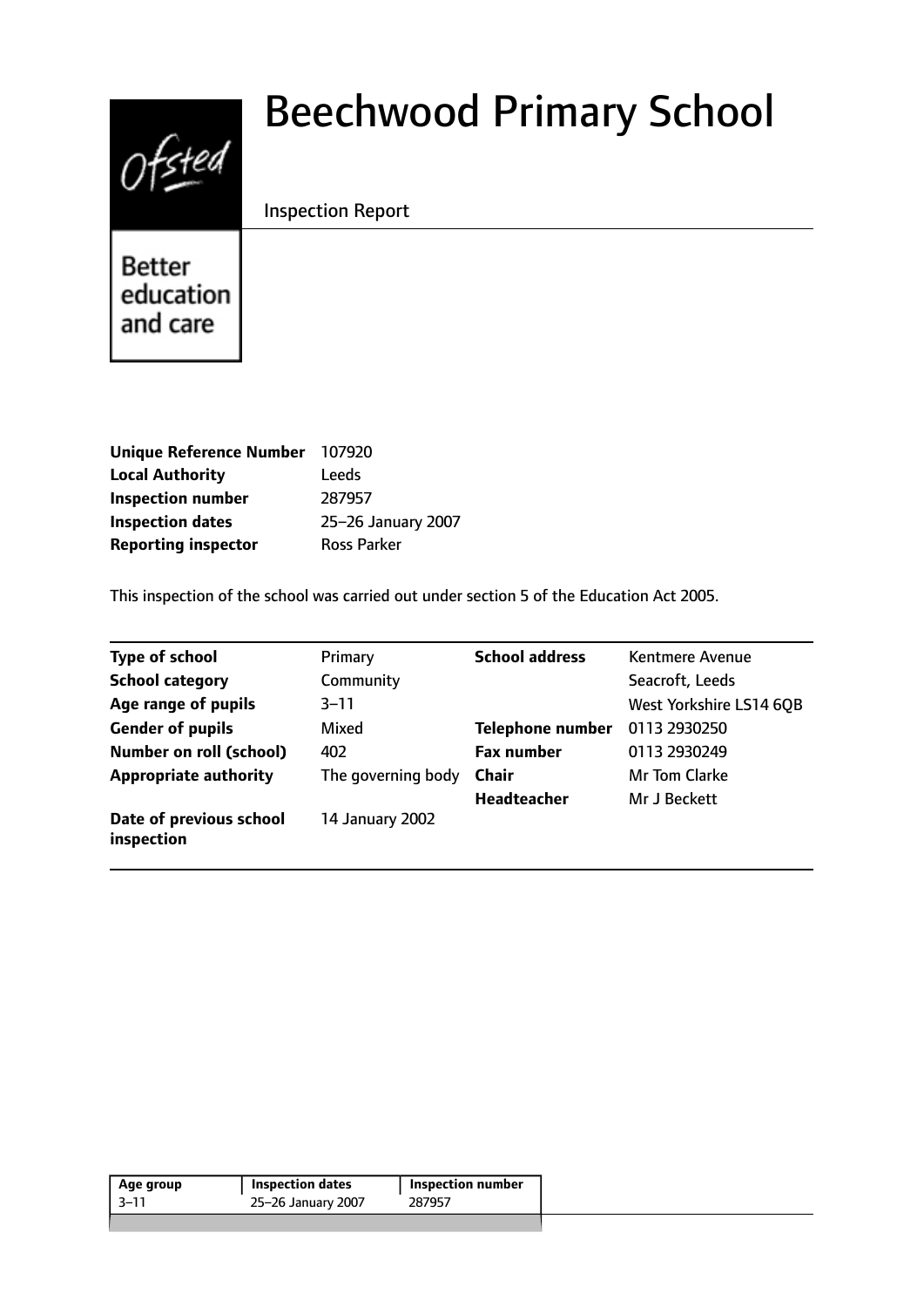© Crown copyright 2007

Website: www.ofsted.gov.uk

This document may be reproduced in whole or in part for non-commercial educational purposes, provided that the information quoted is reproduced without adaptation and the source and date of publication are stated.

Further copies of this report are obtainable from the school. Under the Education Act 2005, the school must provide a copy of this report free of charge to certain categories of people. A charge not exceeding the full cost of reproduction may be made for any other copies supplied.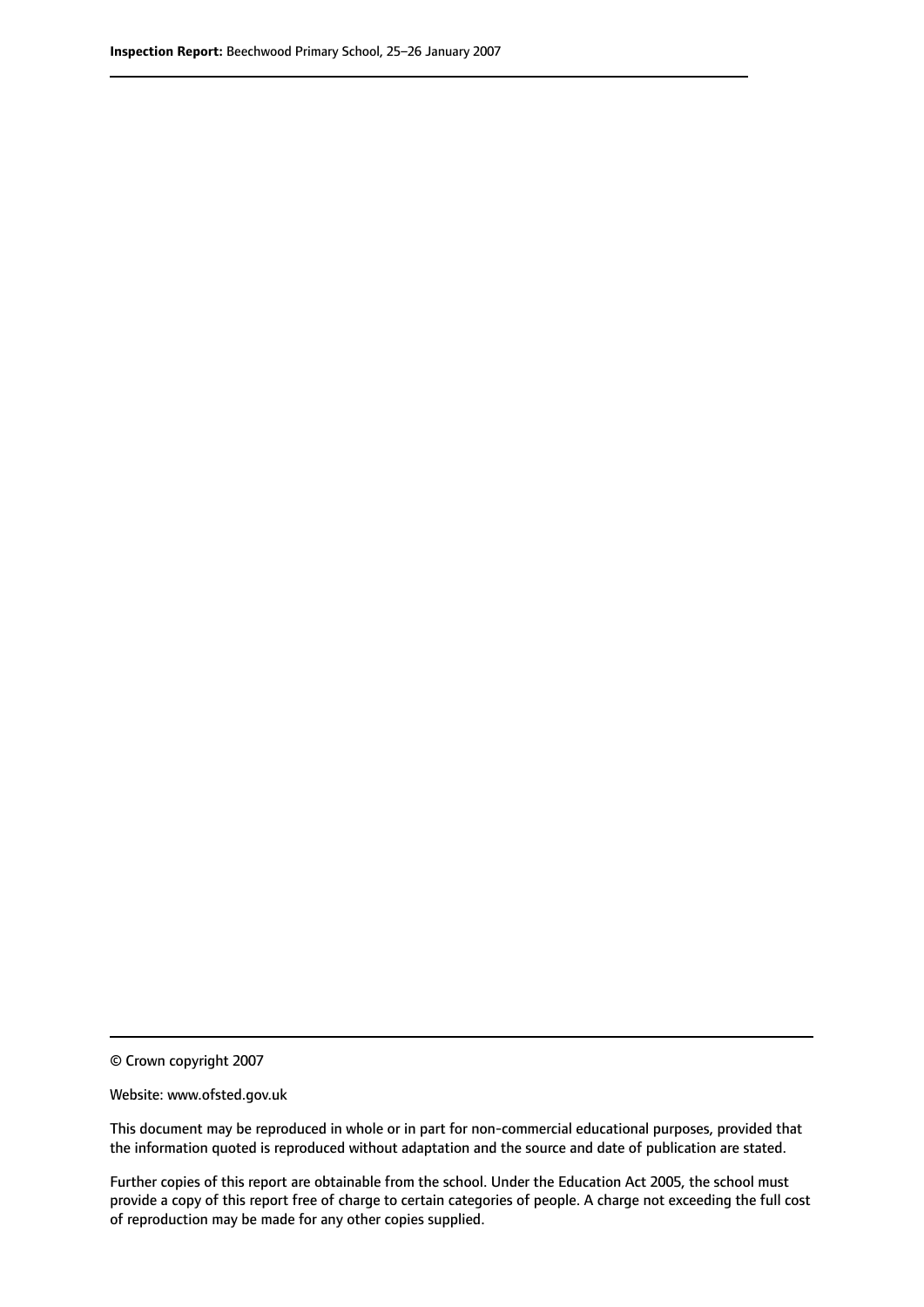# **Introduction**

The inspection was carried out by three Additional Inspectors.

# **Description of the school**

The school has reduced in size recently, but is still bigger than most primary schools. It is set in an area of social disadvantage and this is reflected in the high proportion of pupils entitled to free school meals. A higher than average proportion of pupils has learning difficulties and/or disabilities. Almost all of the pupils are from White British backgrounds and all but a few have English as their first language.

## **Key for inspection grades**

| Good         |
|--------------|
|              |
| Satisfactory |
| Inadequate   |
|              |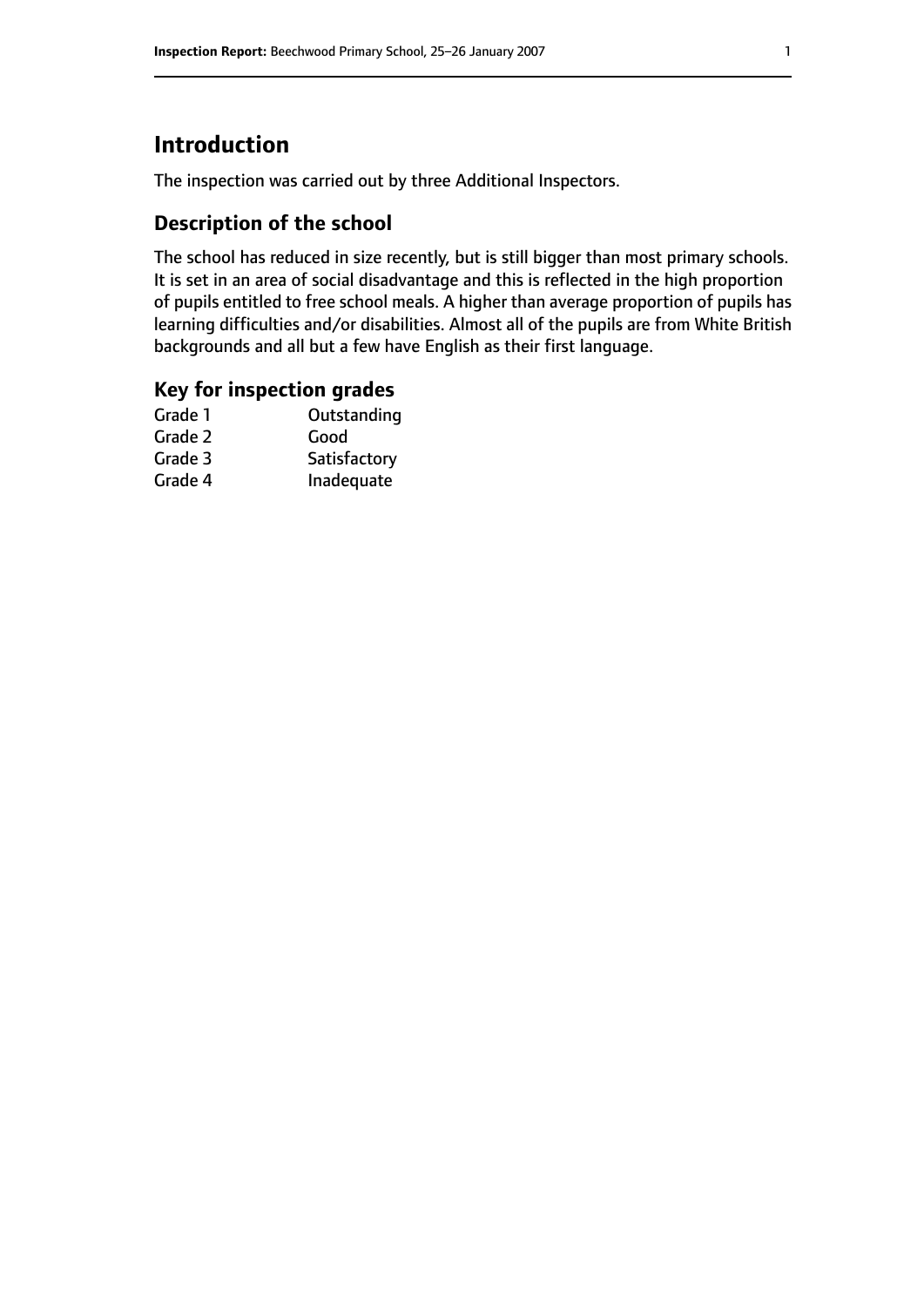# **Overall effectiveness of the school**

#### **Grade: 2**

Beechwood Primary School provides a good standard of education because of the outstanding direction by the headteacher and deputy headteacher. They have led a programme of steady improvement, founded on rigorous self-evaluation. They started by reducing challenging behaviour. They then established a stable teaching team in order to maintain an improving trend of achievement. Provision and standards in the Foundation Stage are good and the school gives good value for money.

Children arrive at the school with attainment well below expectations for their age. The good teaching in the Foundation Stage provides a secure basis for future learning. Achievement and personal development are good for all pupils, including those who face barriers to learning. They progress well to gain broadly average levels by the end of Year 6. Attitudes to learning are good because adults manage behaviour sensitively and boundaries are clear. Consequently, the school has created a climate where pupils are safe and feel secure. Parental support for learning is not well developed and attendance is still poor in the Foundation Stage.

Pupils enjoy their time in school and their spiritual, moral, social and cultural development is good. This shows not only in their good behaviour but also in their support for each other and for others who are less fortunate. They are well aware of what they need to do to stay healthy and they readily participate in day-to-day play and extra-curricular sports. They have good opportunities to begin to prepare for economic prosperity. There is a strong emphasis on basic skills, collaboration and independence. Pupils use information and communication technology adequately as a learning tool.

Middle managers and governors provide effective support for the headteacher and demonstrate good capacity for further improvement. They make very good use of outdated buildings. Their collaborative approach to planning has created a curriculum which engages pupils' interests well and issues from the previous inspection have been dealt with effectively. Pastoral care and support for pupils with learning difficulties and/or disabilities are outstanding. Teaching is good. The best teaching responds well to the different learning needs of individual pupils, but this is not yet consistent and the more able pupils need more challenge. Teachers assess pupils' work carefully and give them clear feedback about how well they have done. However, pupils do not have enough opportunities to judge the quality of their own work or that of other pupils.

#### **What the school should do to improve further**

- Improve the consistency of teaching by ensuring that all teachers match the very best practice, particularly by enabling pupils to evaluate their own work.
- Adapt the range of activities in lessons to match individual pupils' most effective learning styles, particularly for the more able pupils.
- Develop the partnership with parents to support pupils' attendance and learning more effectively.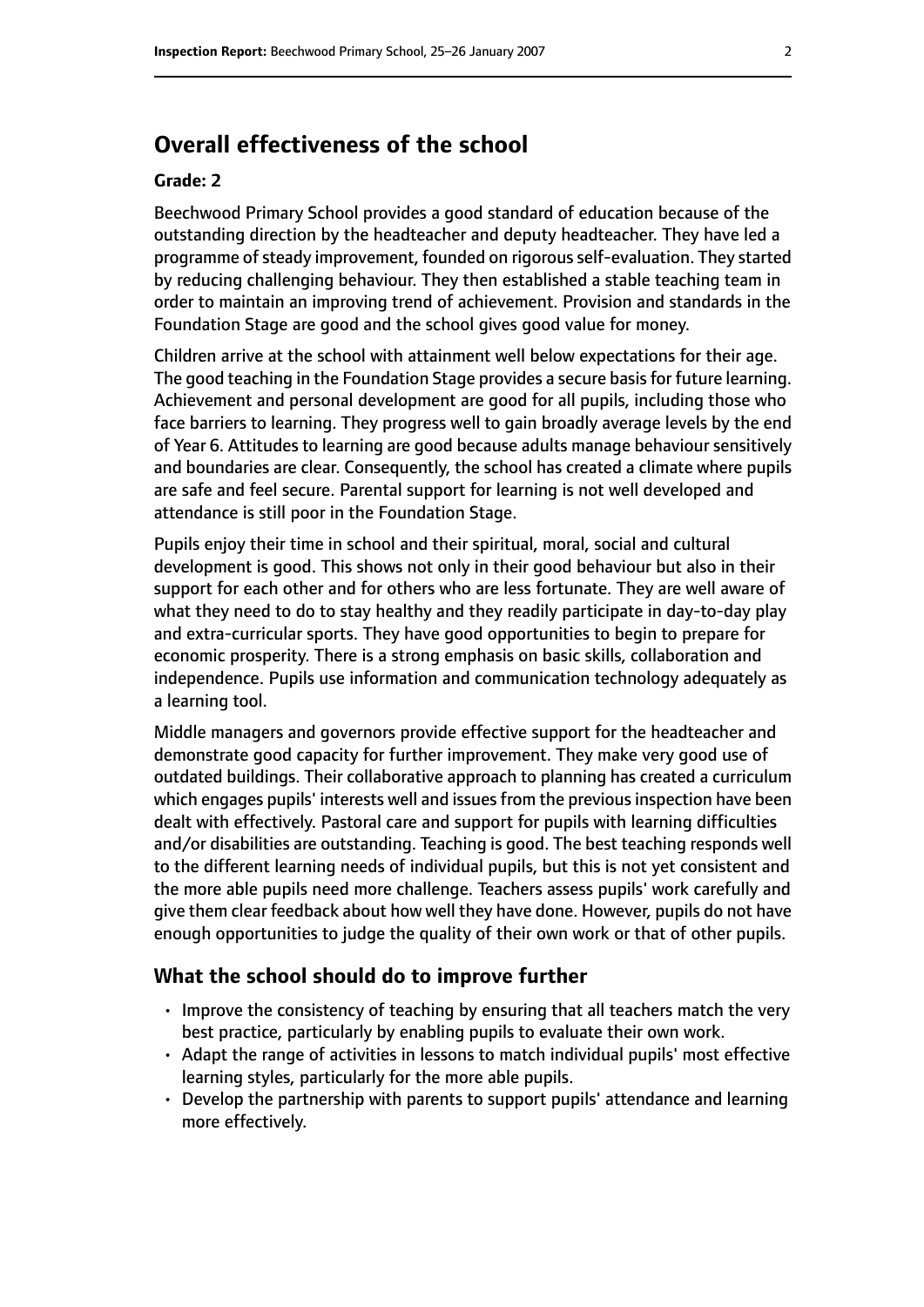# **Achievement and standards**

#### **Grade: 2**

Pupils enter the Nursery with skills well below those expected for their age, particularly in communication, language and literacy. However, as a result of effective teaching throughout the school pupils make good progress. There has been a clear trend of improvement in the last four years, with pupils making better progress. The test results for Year 6 in 2006 show that standards reached were broadly average. The rate of progress made by these pupils was in the top 10% of schools nationally. The school's data on current pupils' progress suggests that the improvement is being maintained.

Achievement of all pupils is good overall. Boys have made better progress recently than boys do nationally. The school has noted that the more able pupils make appropriate progress but this could be improved further. They are now adapting the curriculum to provide even higher levels of challenge for them.

## **Personal development and well-being**

#### **Grade: 2**

Pupils' personal development and well-being are good. Pupils behave well because teachers show clear respect for them and make great efforts to make learning enjoyable. As a result, the school has successfully created its own climate where pupils are generally shielded from outside distractions. Social, moral, and spiritual and development is good. Pupils' social and moral development shows in their collaboration, the atmosphere around corridors and the way pupils concentrate in class. Their good spiritual development shows in pupils' consideration for others, their exploration of belief systems in religious education and their pride in raising funds for charities. Their cultural development is satisfactory and the school works hard to counter their limited experience in this area. Pupils are safe and well aware of the precautions and supervision that are there to protect them. They make a good contribution to the local, national and global community as school council members and playground buddies, and through their support for a school in Nicaragua. Attendance has improved and is now average overall but remains poor in the Nursery.

# **Quality of provision**

#### **Teaching and learning**

#### **Grade: 2**

The school judges teaching to be good and inspectors agree. Teachers create good relationships and a positive climate for learning. They plan effectively with support staff to ensure that pupils, including those who face barriers to learning, can progress well. Pupils are confident to learn because teachers explain what they need to do very clearly. They are keen to learn because teachers have high expectations and make the work interesting and challenging. Teachers make good use of the electronic whiteboards and fun activities such as multiplication bingo to build pupils' enthusiasm. In the best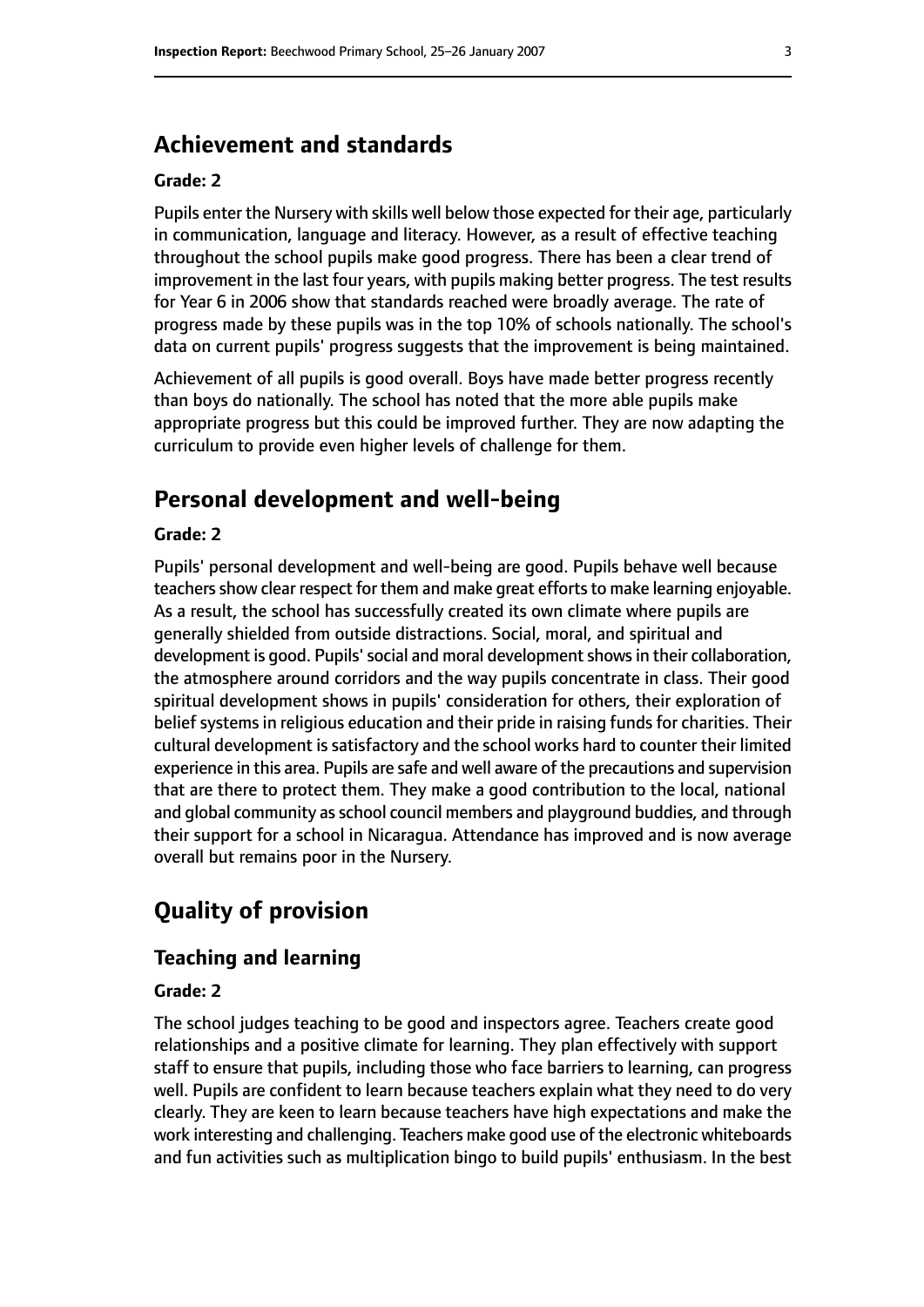lessons, teachers match the tasks to meet each individual pupil's learning needs. They make particularly good use of questioning to draw pupilsinto the activity, acknowledge their independent thinking, and promote higher-level skills. There are good opportunities for pupils to discuss what they are learning and this makes them confident to talk when all of the class is working together. This practice is not consistent in all years.

#### **Curriculum and other activities**

#### **Grade: 2**

The curriculum is good. Collaborative planning by teachers improves the range of learning approaches as well as ensuring consistency for all pupils. The thematic approach, such as projects on India and the rainforest, makes it easier for pupils to see the point of a wide range of tasks, from Internet research to writing myths and arguments. Basic skills are well integrated into other subjects so that they are re-enforced with regular practical applications. Additional initiatives such as booster classes leading up to national tests have a clear impact on standards, particularly in science. The school is working to provide more challenge for the highest attainers.

Provision for pupils' personal development is good. The wide range of extra-curricular activities and visits helps to promote healthy lifestyles and to broaden pupils' understanding of the world beyond their immediate area. Opportunities to visit places such as local mosques and synagogues or other nearby areas which reflect Britain's cultural diversity are not as readily available as they are in some other schools.

#### **Care, guidance and support**

#### **Grade: 2**

Care, guidance and support are good overall. Pastoral care is outstanding and has a strong impact on the personal development of the pupils. It underpins their sense of security and well-being. Pupils feel safe and well cared for. 'All the staff look after you and make sure you're alright,' said one. Pupils know the rare instances of bullying will be dealt with efficiently. The learning mentor provides effective support. Those with learning difficulties and/or disabilities and those who speak English as an additional language are very well supported, enabling them to achieve as well as their classmates. The school has outstanding partnerships with support agenciesto promote the children's well-being.

Support and guidance for academic development are good. Staff are skilled at letting pupils know how they are doing and what they need to do to improve. The quality of marking is good. All pupils have individual targets to help them perform better. Older pupils know what they need to do to reach the next level, for example, in writing. Pupils aspire to do well, showing a good understanding of their targets and how to improve their own learning.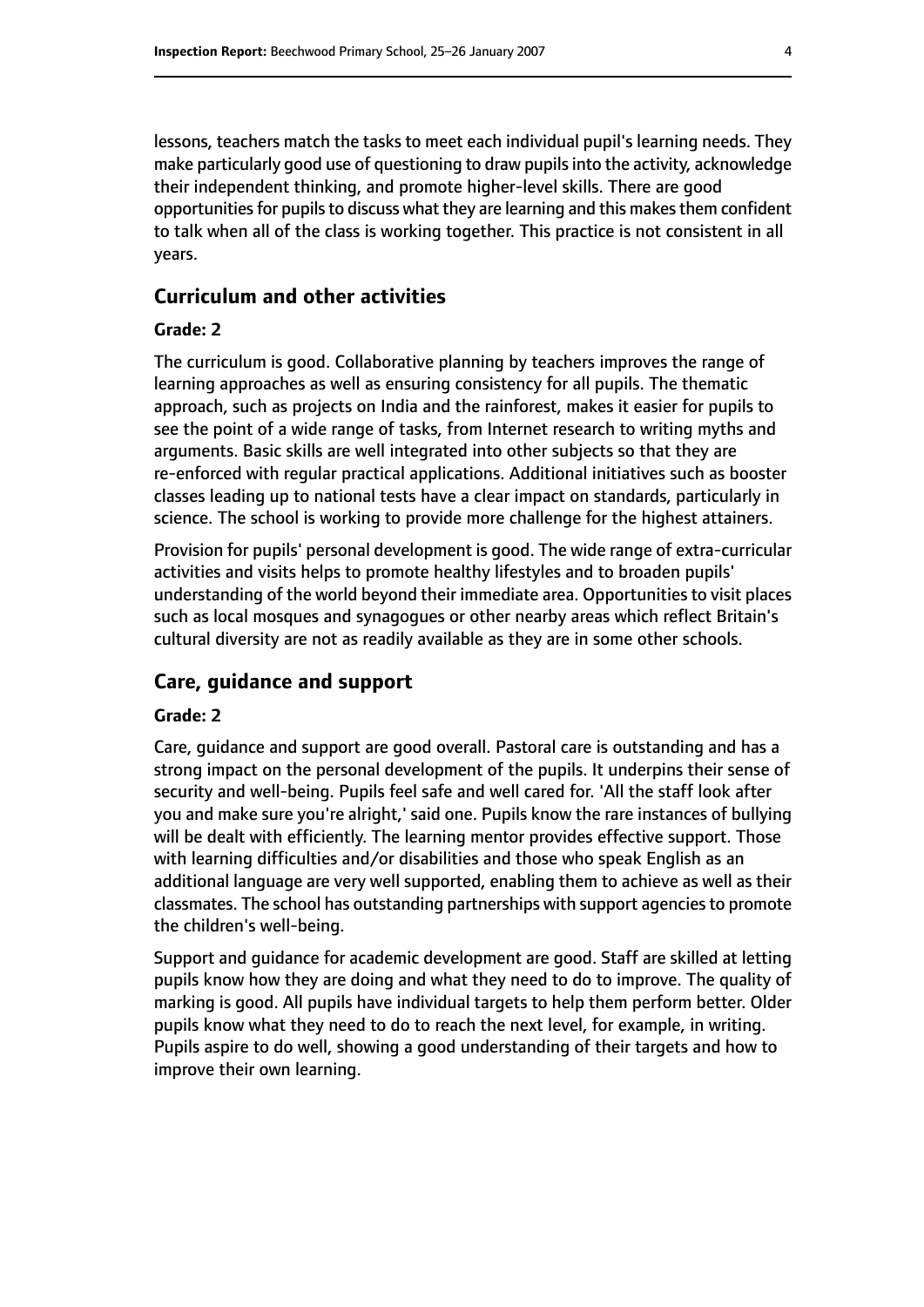# **Leadership and management**

#### **Grade: 2**

Leadership and management are good. There have been substantial improvements in behaviour, the curriculum and the effectiveness of teaching and learning over recent years. Behind this improvement lies the excellent leadership and management of the headteacher and his deputy headteacher. They provide clear direction and support. Self-evaluation is very strong and accurately identifies the key areas for improvement. The headteacher and deputy headteacher work closely with enthusiastic and committed staff to develop leadership and management skills throughout the school. They provide very effective support so that staff with responsibilities can perform their delegated roles as well as giving firm and consistent support for behaviour management. The governing body's carefully organised committee structure provides good support and challenge for the school.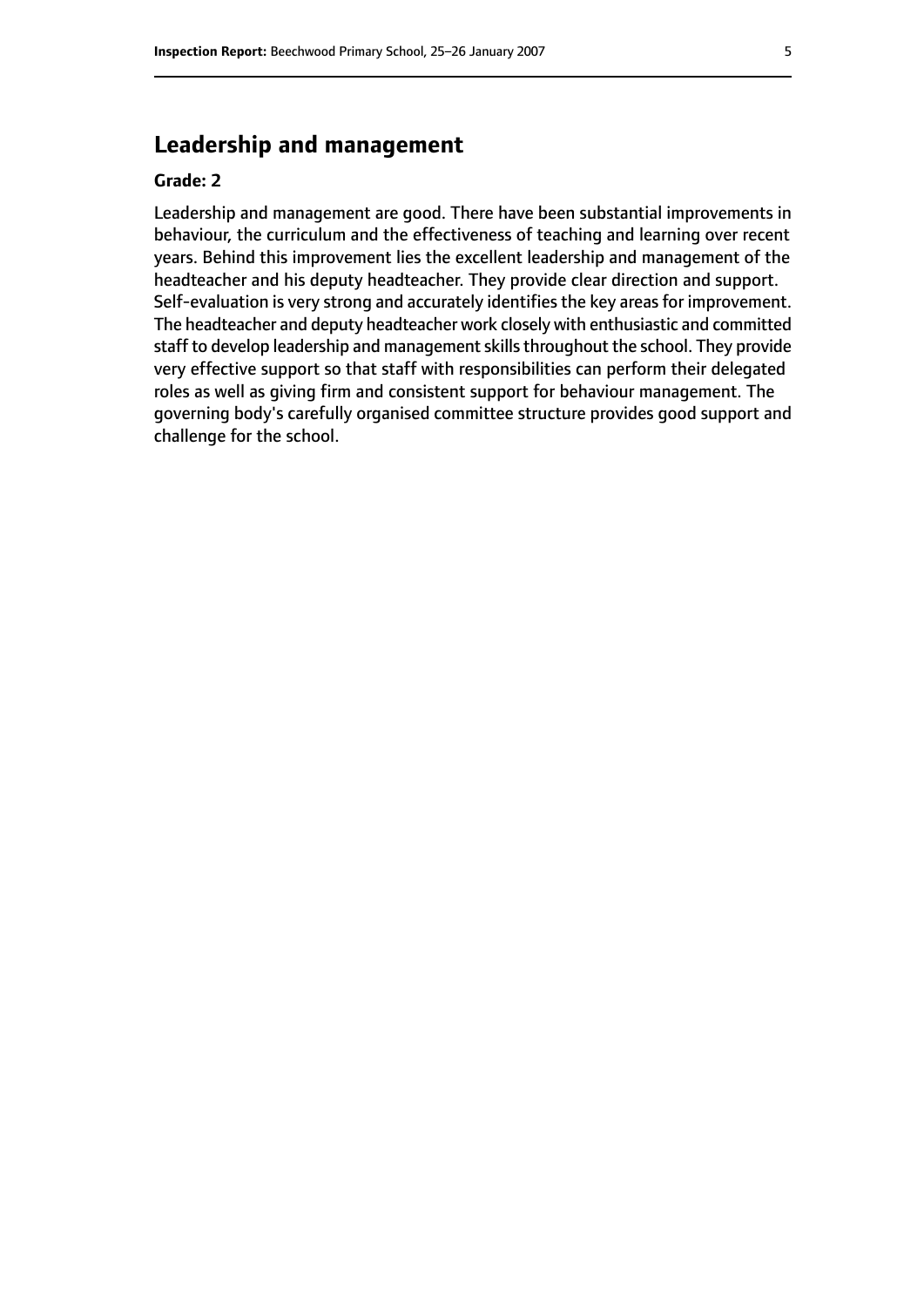**Any complaints about the inspection or the report should be made following the procedures set out inthe guidance 'Complaints about school inspection', whichis available from Ofsted's website: www.ofsted.gov.uk.**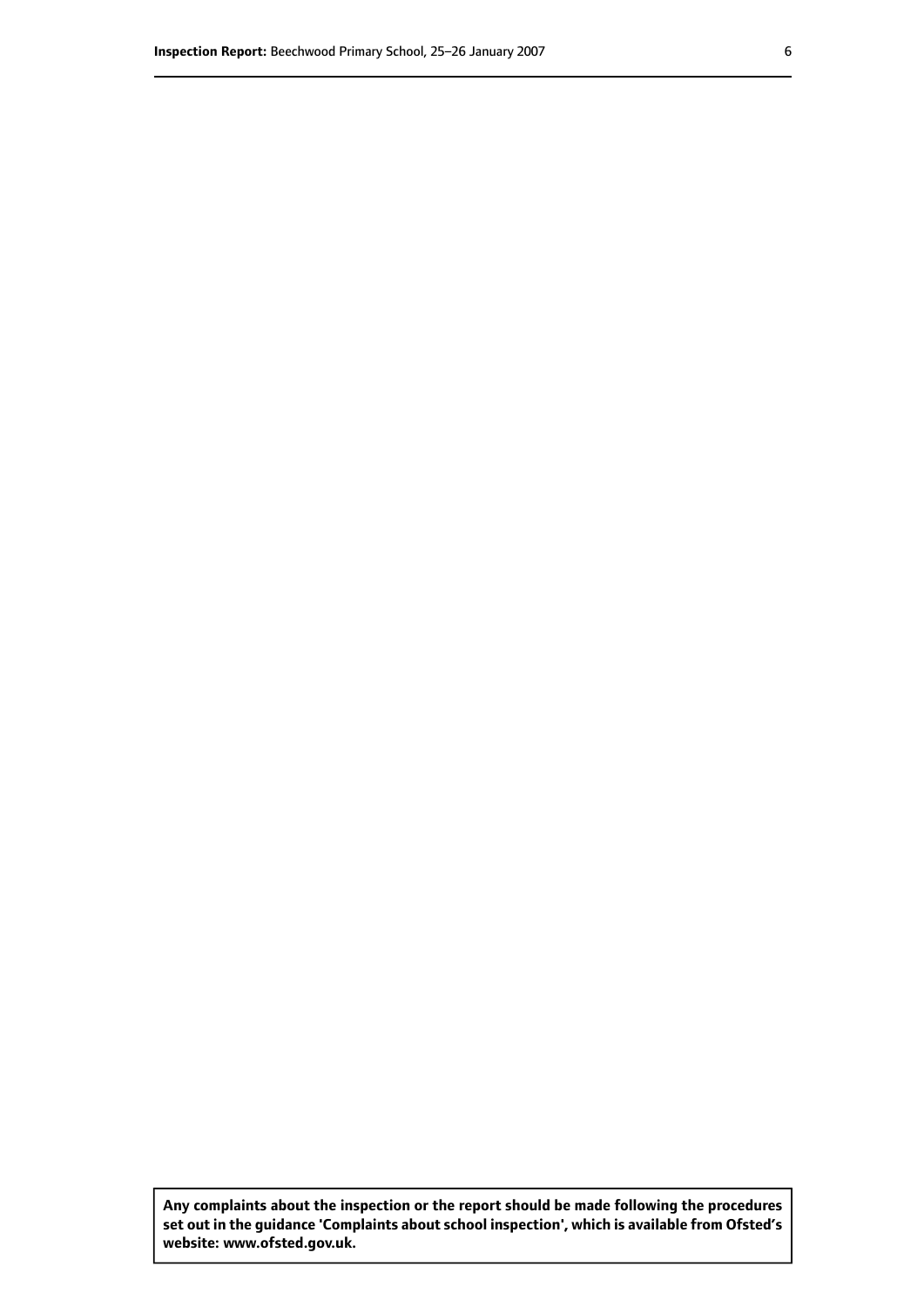# **Inspection judgements**

| Key to judgements: grade 1 is outstanding, grade 2 good, grade 3 satisfactory, and grade 4 | School         |
|--------------------------------------------------------------------------------------------|----------------|
| inadeauate                                                                                 | <b>Overall</b> |

# **Overall effectiveness**

| How effective, efficient and inclusive is the provision of education, integrated<br>care and any extended services in meeting the needs of learners? |     |
|------------------------------------------------------------------------------------------------------------------------------------------------------|-----|
| How well does the school work in partnership with others to promote learners'<br>well-being?                                                         |     |
| The quality and standards in the Foundation Stage                                                                                                    |     |
| The effectiveness of the school's self-evaluation                                                                                                    |     |
| The capacity to make any necessary improvements                                                                                                      |     |
| Effective steps have been taken to promote improvement since the last<br>inspection                                                                  | Yes |

# **Achievement and standards**

| How well do learners achieve?                                                                               |  |
|-------------------------------------------------------------------------------------------------------------|--|
| The standards <sup>1</sup> reached by learners                                                              |  |
| How well learners make progress, taking account of any significant variations between<br>groups of learners |  |
| How well learners with learning difficulties and disabilities make progress                                 |  |

# **Personal development and well-being**

| How good is the overall personal development and well-being of the<br>learners?                                  |  |
|------------------------------------------------------------------------------------------------------------------|--|
| The extent of learners' spiritual, moral, social and cultural development                                        |  |
| The behaviour of learners                                                                                        |  |
| The attendance of learners                                                                                       |  |
| How well learners enjoy their education                                                                          |  |
| The extent to which learners adopt safe practices                                                                |  |
| The extent to which learners adopt healthy lifestyles                                                            |  |
| The extent to which learners make a positive contribution to the community                                       |  |
| How well learners develop workplace and other skills that will contribute to<br>their future economic well-being |  |

# **The quality of provision**

| How effective are teaching and learning in meeting the full range of the<br>  learners' needs?                      |  |
|---------------------------------------------------------------------------------------------------------------------|--|
| $\mid$ How well do the curriculum and other activities meet the range of needs<br>$\mid$ and interests of learners? |  |
| How well are learners cared for, guided and supported?                                                              |  |

 $^1$  Grade 1 - Exceptionally and consistently high; Grade 2 - Generally above average with none significantly below average; Grade 3 - Broadly average to below average; Grade 4 - Exceptionally low.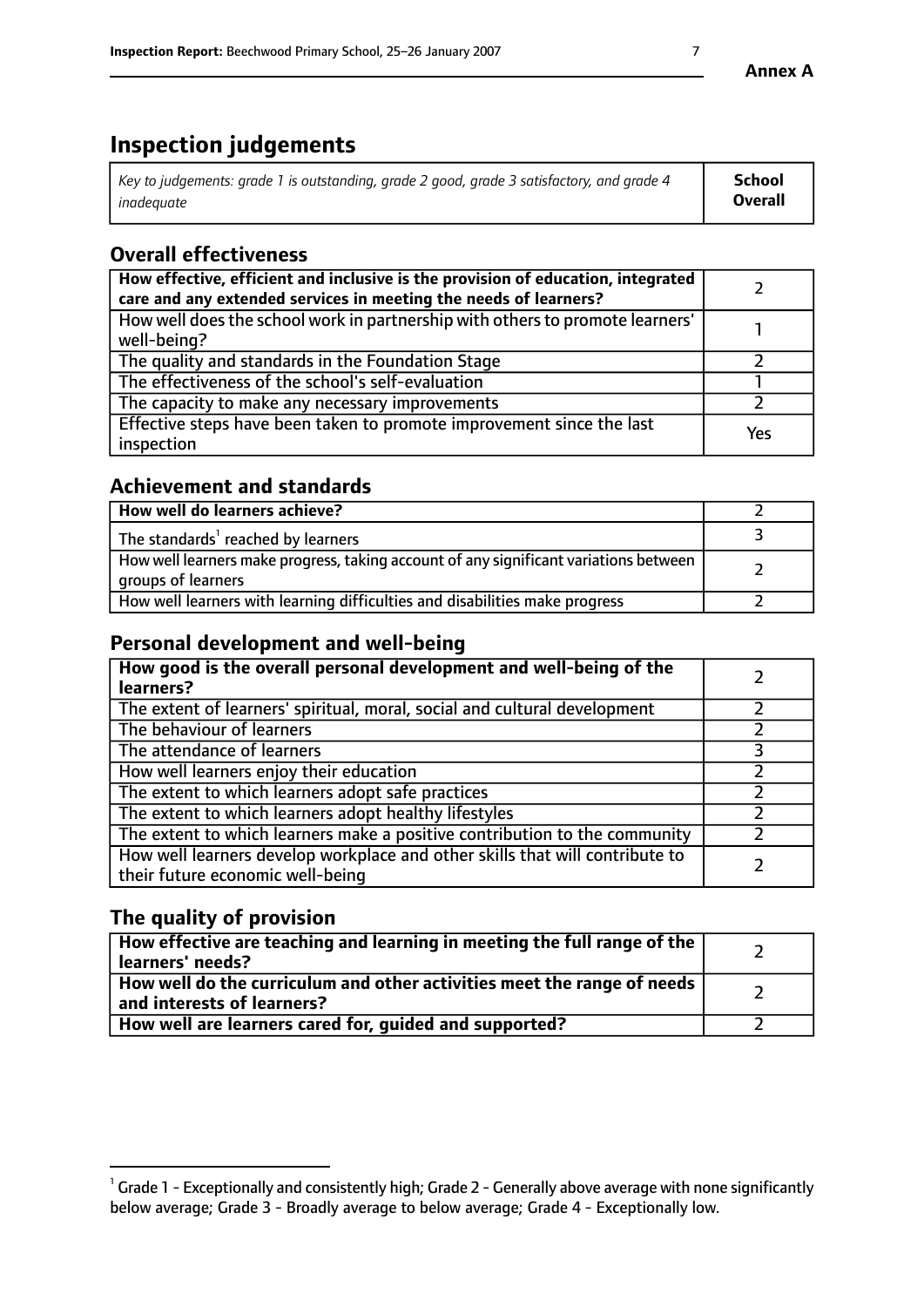# **Leadership and management**

| How effective are leadership and management in raising achievement<br>and supporting all learners?                                              |               |
|-------------------------------------------------------------------------------------------------------------------------------------------------|---------------|
| How effectively leaders and managers at all levels set clear direction leading<br>to improvement and promote high quality of care and education |               |
| How effectively performance is monitored, evaluated and improved to meet<br>challenging targets                                                 |               |
| How well equality of opportunity is promoted and discrimination tackled so<br>that all learners achieve as well as they can                     |               |
| How effectively and efficiently resources, including staff, are deployed to<br>achieve value for money                                          | $\mathcal{P}$ |
| The extent to which governors and other supervisory boards discharge their<br>responsibilities                                                  |               |
| Do procedures for safequarding learners meet current government<br>requirements?                                                                | Yes           |
| Does this school require special measures?                                                                                                      | No            |
| Does this school require a notice to improve?                                                                                                   | <b>No</b>     |